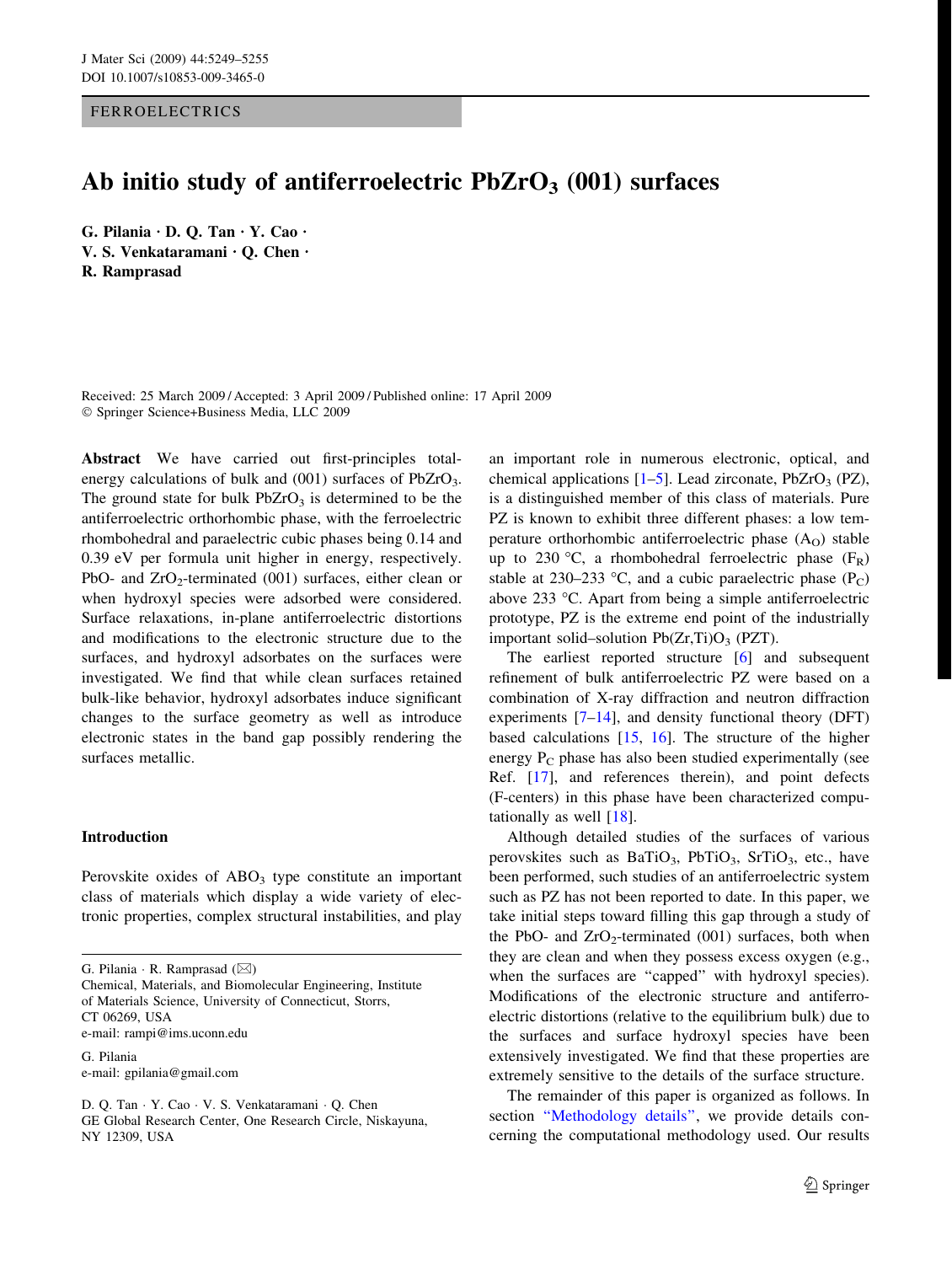<span id="page-1-0"></span>for all three bulk phases of PZ are discussed in section "Bulk  $PbZrO<sub>3</sub>$  phases", followed by a description of the clean (001) surface results in section "Clean (001) surfaces''. The impact of hydroxyl adsorption on the clean surfaces are discussed in section [''Hydroxyl-covered \(001\)](#page-4-0) [surfaces''](#page-4-0). Finally, our conclusions are summarized in the final section.

## Methodology details

Our calculations were carried out using DFT as implemented in the VASP code [[19\]](#page-6-0) with the electronic wave functions expanded in a plane wave basis with a cutoff energy of 400 eV. The generalized gradient approximation (GGA) with projector augmented wave (PAW) method was used. The atomic positions were relaxed until the maximum component of the force on any atom was smaller than  $0.02$  eV/Å. Calculations were done using a (4,4,4) Monkhorst-Pack mesh [[20\]](#page-6-0) for the bulk  $P_C$  and  $F_R$ phases. The bulk  $A<sub>O</sub>$  phase and the corresponding slab surface calculations employed Monkhorst-Pack meshes of (4,4,2) and (4,4,1), respectively, to produce converged results.

# Results

#### Bulk  $PbZrO<sub>3</sub>$  phases

The calculated lattice parameter of the  $P_C$  phase (in space group Pm $\overline{3}$ m) was found to be 4.158 Å in good agreement with previous theoretical  $(4.177 \text{ Å})$  [\[18](#page-6-0)] and experimental (4.161 A at 520 K) [\[21](#page-6-0)] results. The  $F_R$  phase (in space group R3m) is specified by a lattice parameter and the three internal parameters  $\delta_{Z_r}$ ,  $\delta_{O1}$ , and  $\delta_{O2}$  (representing the ferroelectric displacements of the Zr and O atoms [[22](#page-6-0)]). The computed lattice parameter and the internal parameters  $\delta_{Z_r}$ ,  $\delta_{Q1}$ , and  $\delta_{Q2}$  for the F<sub>R</sub> phase were 4.176 A, 0.446 A, 0.014  $\AA$ , and 0.041  $\AA$ , respectively, in good agreement with prior DFT work [\[22](#page-6-0)].

Table 1 shows the computed fractional coordinates of all symmetry unique atoms and the lattice parameters of PZ in the A<sub>O</sub> phase, along with low temperature experimental data. As can be seen, the calculated results are in excellent agreement with experiments. The center panel of Fig. [1](#page-2-0) shows top and side views of the  $A<sub>O</sub>$  unit cell, in which the  $ZrO_6$  octahedra can be seen to be distorted and tilted in an alternating manner. We mention that the  $P_C$ phase is characterized by regular, untilted,  $ZrO_6$  octahedra. The tilting and the distortion of the octahedra in the AO phase causes displacements of the atoms from their corresponding  $P_C$  positions. The left panel of Fig. [1](#page-2-0)

Table 1 Fractional coordinates of atoms and lattice parameters for the  $A<sub>O</sub>$  phase of PbZrO<sub>3</sub> calculated in the present study compared with experimental results

|                              |                  | This study |                 |                 | Experimental $(10 K)$ |                 |          |
|------------------------------|------------------|------------|-----------------|-----------------|-----------------------|-----------------|----------|
|                              |                  | x          | у               | Z.              | $\boldsymbol{x}$      | y               | Z.       |
| Fractional<br>coordinates    | P <sub>b</sub> 1 | 0.707      | $0.122 \quad 0$ |                 | 0.699                 | 0.123           | $\Omega$ |
|                              | Pb2              | 0.714      | $0.128$ 0.5     |                 | 0.706                 | $0.129$ 0.5     |          |
|                              | Zr               | 0.244      | $0.125$ 0.25    |                 | 0.241                 | 0.125 0.249     |          |
|                              | O <sub>1</sub>   | 0.277      | $0.162 \quad 0$ |                 | 0.276                 | $0.156 \quad 0$ |          |
|                              | O1'              | 0.3        | 0.09            | 0.5             | 0.301                 | $0.096$ 0.5     |          |
|                              | $\Omega$         | 0.032      | 0.262           | 0.285           | 0.032                 | 0.262           | 0.28     |
|                              | O <sub>3</sub>   | $\Omega$   | 0.5             | 0.199           | $\Omega$              | 0.5             | 0.203    |
|                              | O <sub>4</sub>   | $\Omega$   | 0               | $0.222 \quad 0$ |                       | $\Omega$        | 0.23     |
| Lattice<br>parameters<br>(A) | a                |            | 5.876           |                 |                       | 5.874           |          |
|                              | h                |            | 11.814          |                 |                       | 11.777          |          |
|                              | c                |            | 8.217           |                 |                       | 8.191           |          |

Notation of the atom sites are same as adopted in Ref. [\[14\]](#page-6-0)

shows the antiferroelectric nature of the displacements of the atoms in (001) planes which are composed of either PbO or  $ZrO<sub>2</sub>$  layers arranged alternately. Inspection of the displacements indicates that there is no net in-plane dipole moment in any (001) plane. Successive PbO layers show displacement of O atoms along opposite directions, with non-negligible movements of Pb atoms. In contrast, atomic displacements are identical in successive  $ZrO<sub>2</sub>$ layers, with Zr atoms undergoing negligible displacements. The right panel of Fig. [1](#page-2-0) shows the layer-decomposed density of states (LaDOS) for the PbO and  $ZrO<sub>2</sub>$ (001) layers, determined by decomposing the total density of states (DOS) in terms of contributions made by each layer of atoms. Based on these results we report a band gap value of  $3.15 \text{ eV}$  for the bulk  $A<sub>O</sub>$  phase, in good agreement with prior DFT work [[23\]](#page-6-0).

Our calculations show that the  $A<sub>O</sub>$  phase is the ground state, with the  $F_R$  and  $P_C$  phases being 0.14 and 0.39 eV higher in energy per  $PbZrO<sub>3</sub>$  formula unit, respectively. These determinations are in good agreement with prior work; Leung and Wright [\[24](#page-6-0)] report a value of 0.37 eV as the energy difference between the  $P_C$  and  $A_O$  phases, and Singh [[15\]](#page-6-0) obtains 0.25 eV as the energy difference between the  $P_C$  and  $F_R$  phases (identical with our determination).

## Clean (001) surfaces

Next, we turn our attention to clean (001) surfaces modeled using slabs terminated symmetrically on both sides with either PbO or  $ZrO<sub>2</sub>$  $ZrO<sub>2</sub>$  $ZrO<sub>2</sub>$  surfaces. The central panels of Figs. 2 and [3](#page-3-0) show top and side views of the slab supercell geometry. A 12 Å vacuum region was used between slabs,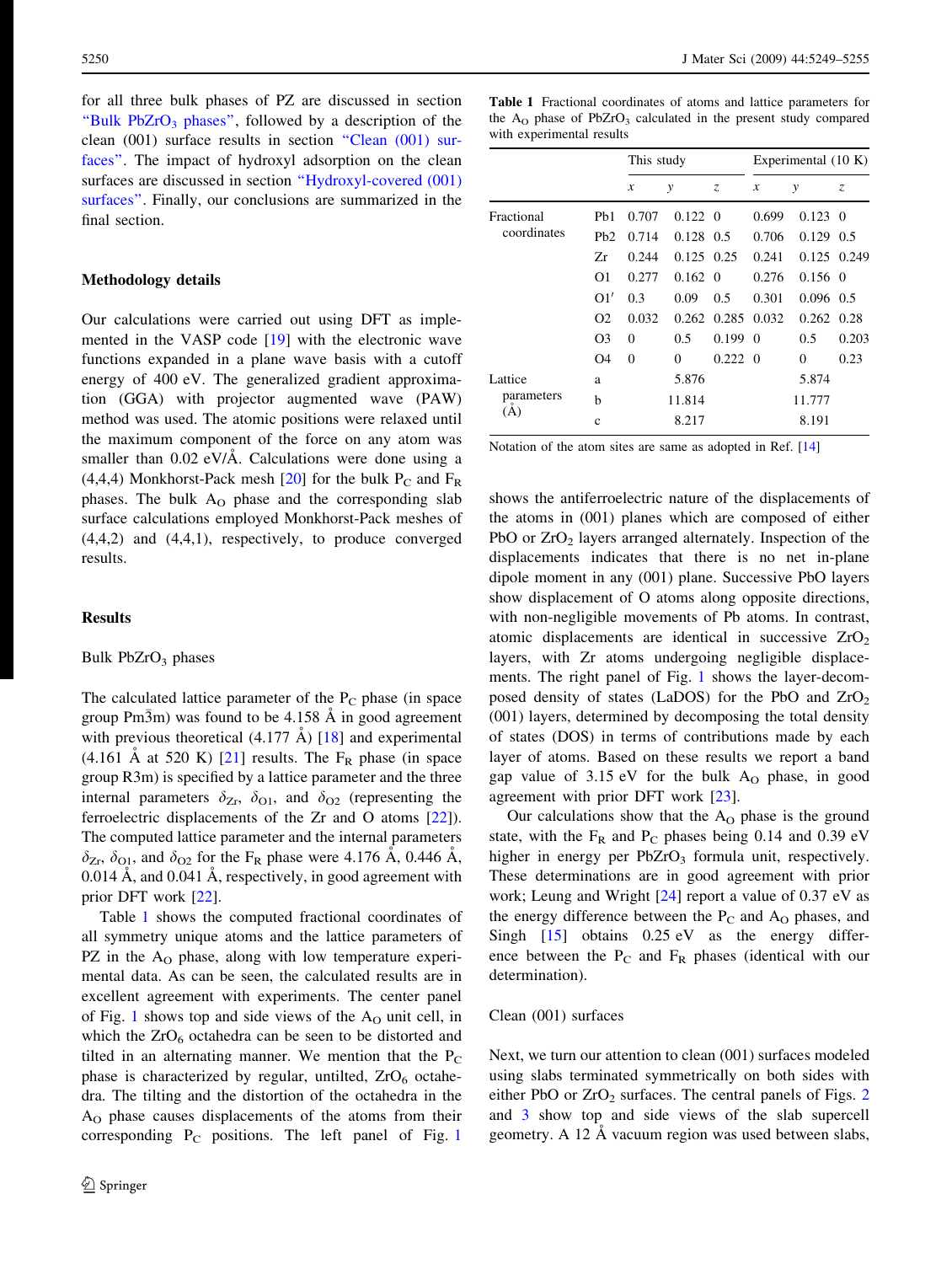<span id="page-2-0"></span>

Fig. 1 Center panel Top and side views of the relaxed  $A<sub>O</sub>$  unit cell. Left panel Atomic displacements of atoms with respect to the atomic positions in pseudo-cubic phase (cubic phase strained to match with orthorhombic unit cell) along the (001) planes. Right panel Layerdecomposed density of states (LaDOS) for the (001) planes; the zero of the energy coincides with the valence band maximum. Note that

the  $(001)$  planes are composed of PbO and  $ZrO<sub>2</sub>$  layers arranged alternately. Pb, Zr, and O atoms colored gray, blue, and red, respectively. Zr atoms (not explicitly shown in the center panels) are at the center of the  $(ZrO<sub>6</sub>)$  octahedra. The atomic displacements and LaDOS are shown only for symmetry unique (001) planes



normal to the surface plane, to minimize spurious interactions between a slab and its adjacent periodic image (along the [001] direction). The clean PbO-terminated slab contained five alternating PbO and  $ZrO<sub>2</sub>$  (001) layers (with the central PbO layer constituting a mirror plane), while the

clean ZrO2-terminated slab contained seven alternating PbO and  $ZrO<sub>2</sub>$  layers (again, with the central PbO layer serving as a mirror plane). The clean PbO and  $ZrO<sub>2</sub>$ -terminated slabs thus contained 48 and 72 atoms per supercell, respectively.

Fig. 2 Same as Fig. 1, but for the clean PbO-terminated (001) slab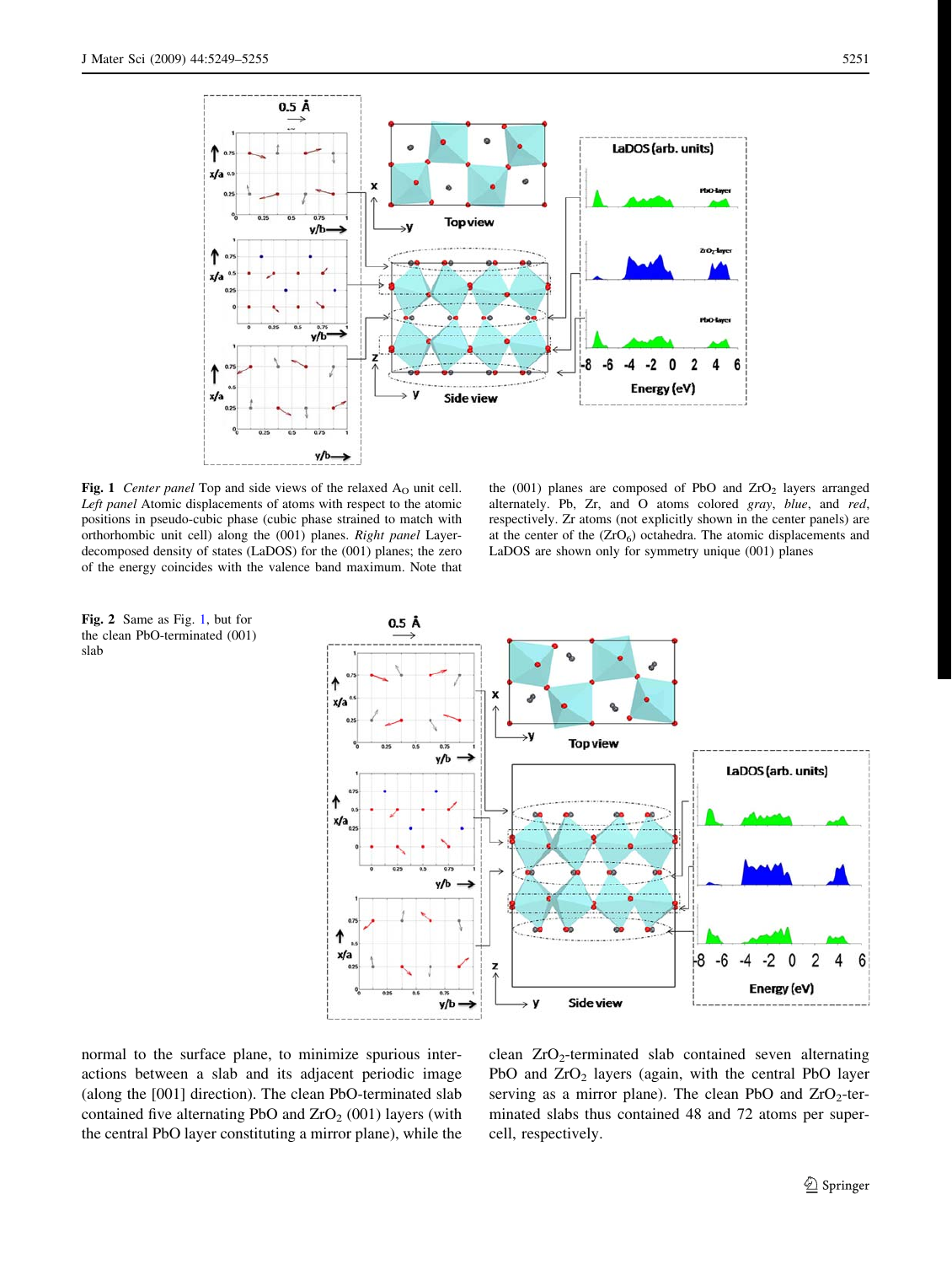<span id="page-3-0"></span>Fig. 3 Same as Fig. [1](#page-2-0), but for the clean  $ZrO<sub>2</sub>$ -terminated (001) slab



We first consider the clean PbO-terminated slab (Fig. [2](#page-2-0)). After relaxation, the surface (PbO layer) and near-surface  $(ZrO<sub>2</sub>)$  layer) planes display in-plane atomic displacements almost identical to that in the bulk (cf. Fig. [1\)](#page-2-0). Consistent with this trend, the surface relaxations displayed by this slab are small, as can be seen from Table  $2(-1.6\%$  for the top-most two layers, and  $+2.9$  % for the next two layers). We note that unlike in the bulk phase where all Pb and O atoms in a PbO layer lie in the same plane, the surface PbO layer in the PbO-terminated slab contains a non-zero surface rumpling. All O atoms in the surface PbO layer are displaced by  $0.021$  Å inward below the Pb atomic plane. This behavior is in contrast with other  $ABO<sub>3</sub>$  perovskites (such as  $PbTiO<sub>3</sub>$  or  $BaTiO<sub>3</sub>$ ), where the metallic atoms in the outer AO layer move inward while the surface O atoms move out of the slab to produce a surface rumpling [\[25](#page-6-0)].

In Fig. [2](#page-2-0) we also report the LaDOS for each layer in the slab, which are similar to the bulk, reported in Fig. [1](#page-2-0). We

**Table 2** Percentage change in the interlayer spacing  $d_{ij}$  relative to the corresponding bulk layer spacing

| Termination      | Type         | $\Delta d_{12}$ | $\Delta d_{23}$ | $\Delta d_{34}$ |
|------------------|--------------|-----------------|-----------------|-----------------|
| PbO              | Clean        | $-1.6$          | 2.9             |                 |
| ZrO <sub>2</sub> | Clean        | $-12.0$         | 9.8             | 0.0             |
| PbO              | -OH adsorbed | 45.8            | 16.1            |                 |
| ZrO <sub>2</sub> | -OH adsorbed | $-0.4$          | 10.4            | 2.0             |
|                  |              |                 |                 |                 |

The interlayer distances are based on the positions of the relaxed metal ions

do not find any mid gap surface states in the band gap, although the band gap has slightly decreased (to 2.95 eV) from its bulk value.

Next, we turn our discussion toward the  $ZrO<sub>2</sub>$ -terminated clean surface (Fig. 3). A striking difference is evident on comparing the in-plane atomic displacements of the various layers in this slab (left panel of Fig. 3) with the corresponding bulk displacements. Unlike the negligible Zr atomic displacements in bulk and clean PbOterminated slabs, large in-plane displacements of Zr atoms can be seen in the surface layer. However, the Zr atoms still maintain the net zero in-plane dipole moment (note the antisymmetric nature of the displacements), while O atom displacements still follow the bulk-like pattern with somewhat decreased magnitude. Polarization induced by the large antiparallel displacements of Zr atoms does not remain confined only in the outer surface layer but propagates inward. As a result, the penultimate PbO layer also bears strong polarizations. It can be clearly seen from Fig. 3 that all Pb and O atoms get displaced commensurate with Zr displacements. As we move inward, Zr atomic displacements get reduced as compared to the surface layer and approach bulk-like behavior as one might expect, but displacements of Pb and O atoms in PbO layers have a relatively slow convergence toward bulk behavior. The above results show the extreme sensitivity of polarization distortions on the nature of the surface. The percentage interlayer relaxations, reported in Table 2, follow the expected trend of decay as we go inward. However the percentage reduction in the distance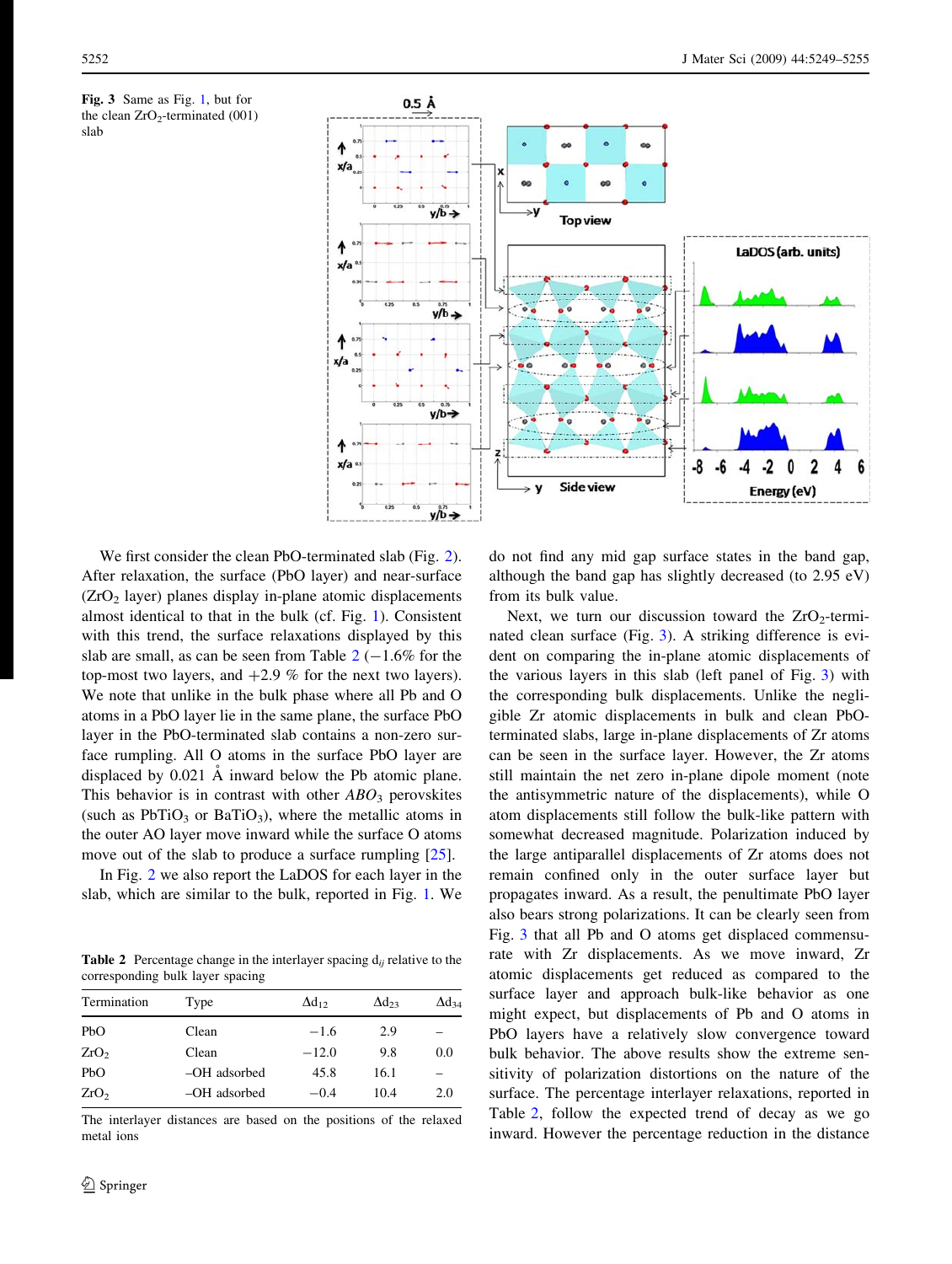<span id="page-4-0"></span>between the pair of outermost layers is significantly large  $(-12.0 \%)$  compared to  $-1.6 \%$  in case of the PbOterminated slab. This relaxation is mainly because of the large outward movement of Pb atoms in the near-surface PbO layer, which also results in a large surface rumpling of 0.16 A in this layer. The LaDOS results shown in Fig. [3](#page-3-0) for  $ZrO<sub>2</sub>$ -terminated clean slab are qualitatively similar to that of the PbO-terminated clean slab with no surface states evident in the band gap. The band gap value was also found to be the same as that calculated for the PbO-terminated slab.

## Hydroxyl-covered (001) surfaces

The hydroxyl-covered (001) slabs were modeled by placing a –OH species on top of each metal atom of the clean PbO and  $ZrO<sub>2</sub>$ -terminated slabs, followed by optimization of the geometry. These slabs are intended to model oxidized surfaces containing a higher concentration of surface oxygen than allowed by the metal oxide stoichiometry. The central panels of Figs. 4 and [5](#page-5-0) portray the top and side views of the hydroxyl-adsorbed PbO- and  $ZrO<sub>2</sub>$ -terminated slabs, respectively.

Focusing first on the PbO-terminated case, we note that the in-plane displacements of atoms (left panel of Fig. 4) are qualitatively similar to those plotted for the clean PbOterminated slab in Fig. [2,](#page-2-0) but the out of plane displacements in the two slabs differ significantly. Huge outward displacements of surface Pb atoms in the outer layer can be seen from the side view of the relaxed geometry in Fig. 4.

This leads to a surprisingly large inter layer relaxation of 45.75 % for the outer most layers for this slab (Table [2](#page-3-0)). The hydroxyl species relax to bridge positions between adjacent Pb atoms.

Moving on to the hydroxyl-adsorbed  $ZrO<sub>2</sub>$ -terminated slab, it can be seen (from its relaxed geometry shown in Fig. [5](#page-5-0)) that the O atom of the hydroxy group relaxes to a position such that it completes the  $ZrO<sub>6</sub>$  octahedron. The hydroxyl layer thus plays the role of a PbO layer with the Pb atoms missing and the O atoms passivated with H. Consistent with this observation, the in-plane atomic displacements (left panel of Fig. [5](#page-5-0)) for this slab are qualitatively similar to that in the bulk, and the inter-layer relaxations for the topmost two layers are small while that for the next two layers are large (presumably due to the absence of Pb atoms in the topmost layer). The relaxations reach small values subsequently, indicating that a bulk-like environment is gradually restored (Table [2](#page-3-0)).

Finally, we comment about the changes in the electronic structure due to hydroxyl adsorption. The right panels of Figs. 4 and [5](#page-5-0) display the LaDOS for the PbO- and  $ZrO<sub>2</sub>$ terminated cases. It can be seen that hydroxyl adsorption introduces states in the band gap for both surface terminations. The surface states persist deeper into the interior of the slab in the case of the PbO-terminated slab indicating the sensitivity of the electronic structure to the surface preparation. In essence, we conclude that the presence of hydroxyl species on PZ (001) surfaces could lead to metallic behavior in the near-surface region. Still, the quick restoration of bulk-like behavior in the slab interior regions

0.7 Å ↑ x/a **Top view** ٠V y/b LaDOS (arb. units) ↑ xla  $\bullet$  $\bullet$ y/b" ↑ x/a p.  $-6$  $-4$  $-2$ 0 -8  $\overline{2}$ y/b Energy (eV) Side view y

Fig. 4 Same as Fig. [1](#page-2-0), but for the hydroxyl-covered PbOterminated (001) slab. The zero of energy in the LaDOS plots coincides with the Fermi level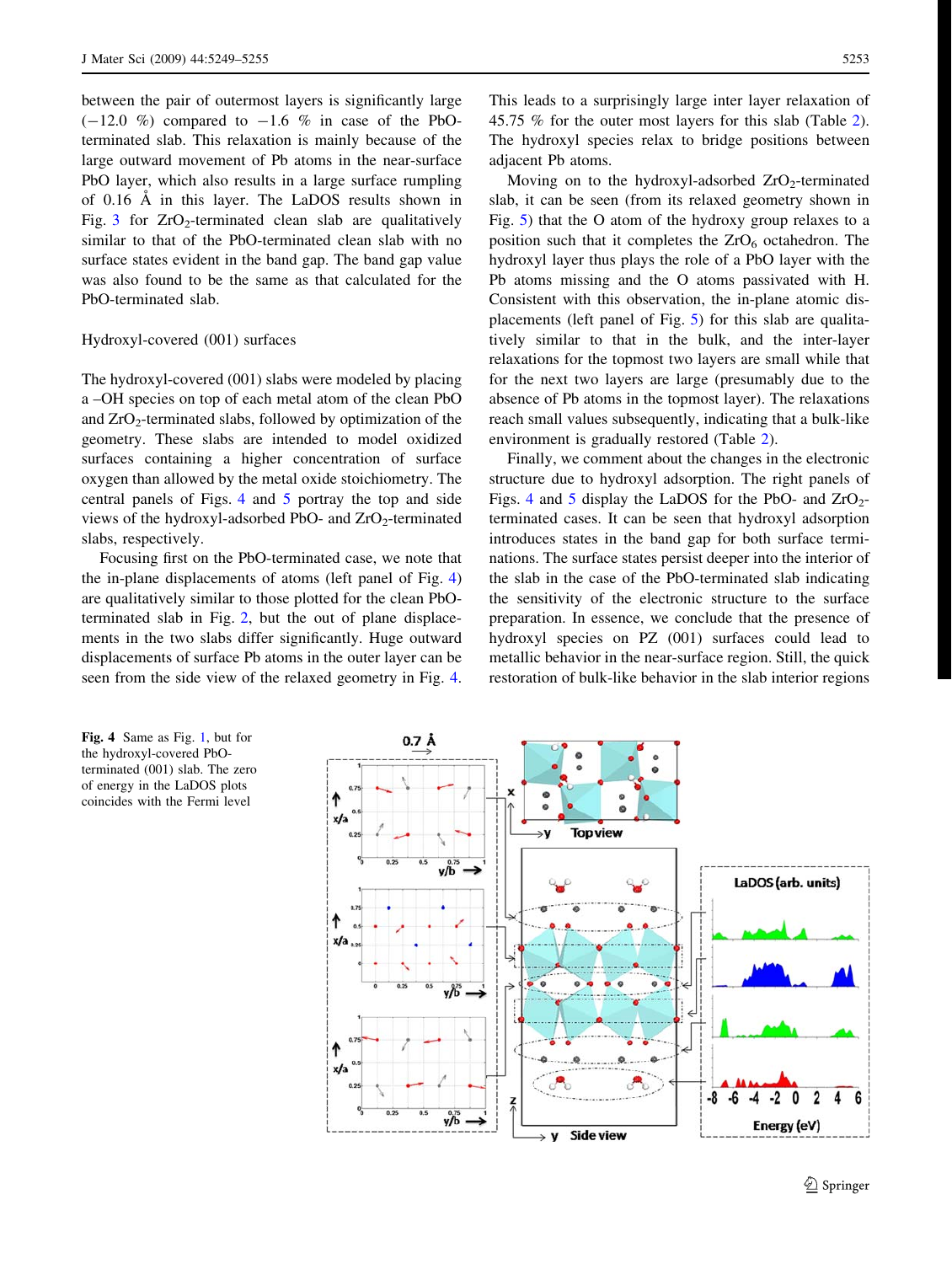<span id="page-5-0"></span>



in most cases studied here indicates that stable PZ nanoparticles in the  $A<sub>O</sub>$  phase can be synthesized, as experimentally shown by some of us (Tan DQ et al., unpublished manuscript).

## Summary

Our ab initio study of the three bulk phases of  $PbZrO<sub>3</sub>$  has shown that the orthorhombic antiferroelectric phase is the ground state, with the rhombohedral ferroelectric and cubic paraelectric phases being 0.14 and 0.39 eV per formula unit higher in energy, respectively.

In the case of the PbO-terminated clean (001) surface, the nature of the antiferroelectric distortions in the surface regions are almost identical to that in bulk  $PbZrO<sub>3</sub>$ , and show a fast convergence to bulk behavior as one moves inward. In contrast, the clean  $ZrO<sub>2</sub>$ -terminated (001) surface favors antiferroelectric distortions which differ significantly from the bulk-like patterns and show a relatively slow convergence to bulk behavior. However, in both of these cases, the electronic structure in the surface region is identical to that of the bulk, with the prominent absence of surface states.

Hydroxyl-covered surfaces, intended to model excessively oxidized (001) surfaces, display markedly different behavior. The hydroxyl-covered PbO-terminated surface displays large out-of-layer displacements of surface Pb atoms with the hydroxyl group preferring bridge sites between adjacent Pb atoms. In case of the  $ZrO<sub>2</sub>$ -terminated surface, the hydroxyl group relaxes to complete the  $ZrO_6$ octahedron on the surface. In both cases, the polarization patterns in the surface region are qualitatively different from the corresponding ones in bulk. Consistent with the significant atomic rearrangement in the surface regions of both these cases, surface states can be seen in the band gap region, as evidenced by our density of states analysis, indicating that these excessively oxidized surfaces could be metallic.

Acknowledgements GP and RR would like to acknowledge financial support of this work by a grant from DARPA through a subcontract from General Electric. Helpful discussions with Dr. Steve Boggs and Dr. Pamir Alpay are gratefully acknowledged.

## References

- 1. Scott JF (2007) Science 315:954
- 2. Watton R (1989) Ferroelectrics 91:87
- 3. Whatmore RW (1991) Ferroelectrics 118:241
- 4. Lines ME, Glass AM (1977) Principles and applications of ferroelectric and related materials. Clarendon, Oxford
- 5. Noguera C (1996) Physics and chemistry at oxide surfaces. Cambridge University Press, New York
- 6. Jona F, Shirane G, Mazzi F, Pepinsky R (1957) Phys Rev 105:849
- 7. Whatmore RW, Glazer AM (1979) J Phys C 12:1505
- 8. Sawaguchi E, Shiozaki Y, Fujishita H, Tanaka M (1980) J Phys Soc Jpn 49(suppl B):191